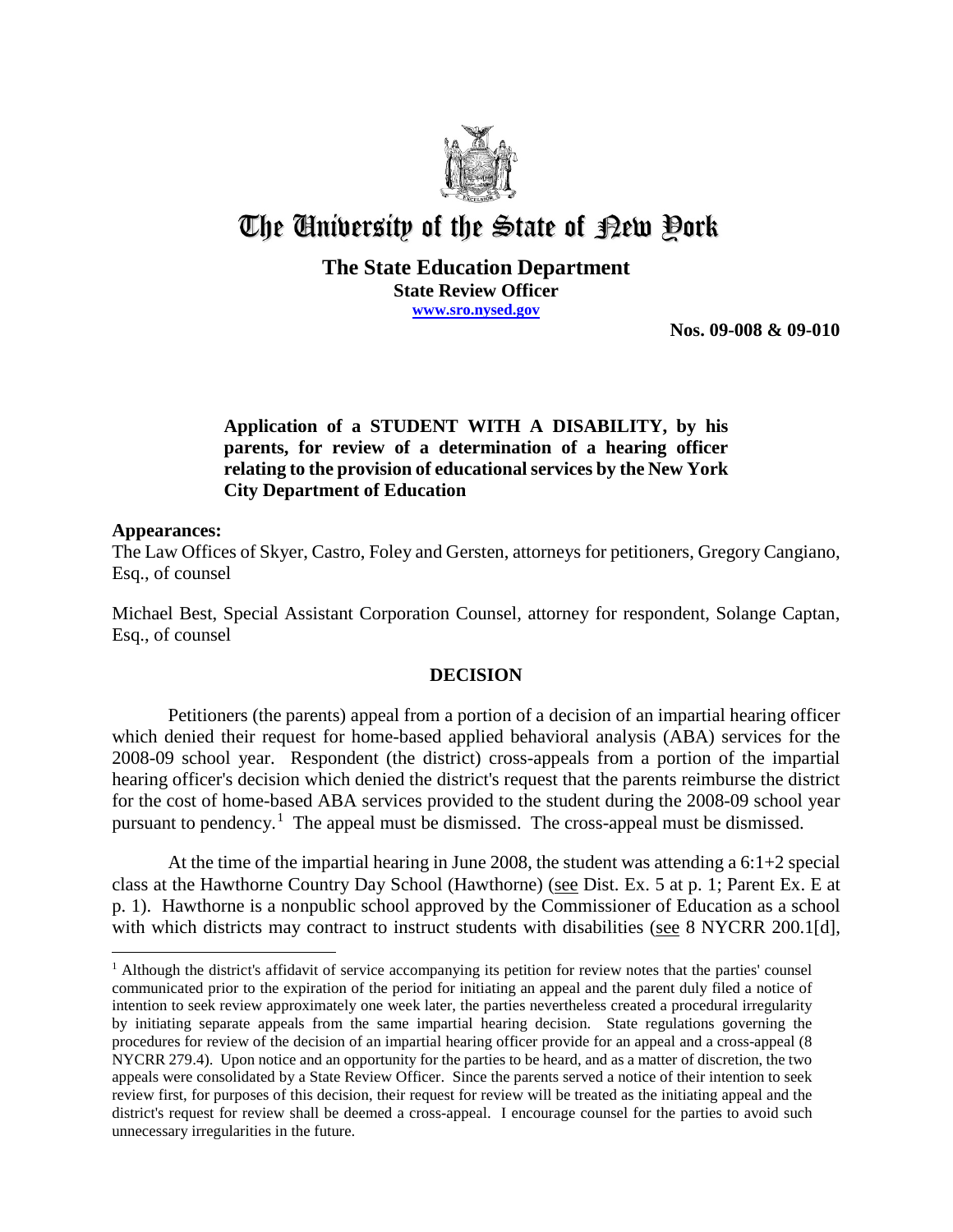200.7). The student's eligibility for special education and related services as a student with autism is not in dispute in this appeal (see 34 C.F.R. § 300.8[c][1]; 8 NYCRR 200.1[zz][1]).

With regard to the student's educational history, the student's mother reported that the student's pediatrician recommended that he undergo a neurological evaluation when the student was 18 months of age because he was not speaking or making eye contact (Tr. p. 68). On May 25, 2000, the student was evaluated by a neurologist and received a diagnosis of autism (id.). The neurologist recommended a half-day school setting, 20 hours of ABA per week, occupational therapy (OT), physical therapy (PT), and speech-language therapy (id.). In July 2000, the student received early intervention program (EIP) services through a center-based program for two-yearold children with severe autism, as well as home-based services that included 20 hours of ABA services per week, speech-language therapy, and OT (Tr. pp. 76-77). Upon aging out of the EIP, the student transitioned to the Committee on Preschool Special Education (CPSE) and he began attending a full-day center-based program and received 15 hours of home-based ABA services per week (Tr. p. 77).

In 2003, the student transitioned to services recommended by the district's Committee on Special Education (CSE) and was enrolled at Hawthorne upon the recommendation of the district (Tr. p. 78). The CSE also recommended that the student continue to receive speech-language therapy, OT, and 15 hours of home-based ABA services per week (Tr. pp. 78-79).

On July 6, 2006, an independent psychoeducational evaluation of the student was conducted by a psychologist, who attempted to administer selected subtests of the Weschler Intelligence Scale for Children – Fourth Edition (Dist. Ex. 7 at pp. 1, 3). Due to the student's lack of expressive language skills, a full scale IQ score could not be determined by the psychologist; however, individual subtest scores indicated that the student's intellectual functioning was in the deficient range (id. at p. 3). The student reportedly exhibited severe delays in cognitive, language, visual motor, and academic development, and also exhibited severe behavioral dysfunction to the extent that he posed a danger to himself, his peers, and significant others (id. at p. 4). The psychologist recommended continued placement in special education classes with a highly structured classroom setting, speech-language therapy, OT, and behavioral management (id.).

In an undated progress report, the student's occupational therapist reported that the student had made progress in graphomotor skills, needed prompts to use fasteners, and sought oral gratification throughout his OT sessions (Dist. Ex. 11). The occupational therapist reported that the student was exhibiting a "success rate" of 50 percent on his short-term objectives, recommended that the student continue to receive OT services at the same frequency, and added four new short-term objectives  $(id.)^2$ .

On April 10, 2008, the student's speech-language therapist reported on the student's progress from January through March 2008 (Dist. Ex. 9 at pp. 1-2). The report indicated that the student had met 90 percent of the criteria required for mastery of one objective, and was functioning between 50 percent and 70 percent accuracy on all other objectives (id. at p. 2). The

<sup>&</sup>lt;sup>2</sup> The OT progress report contained in the hearing record identified the short-term objectives corresponding to the student's goals as "short-term goals" (Dist. Ex. 11).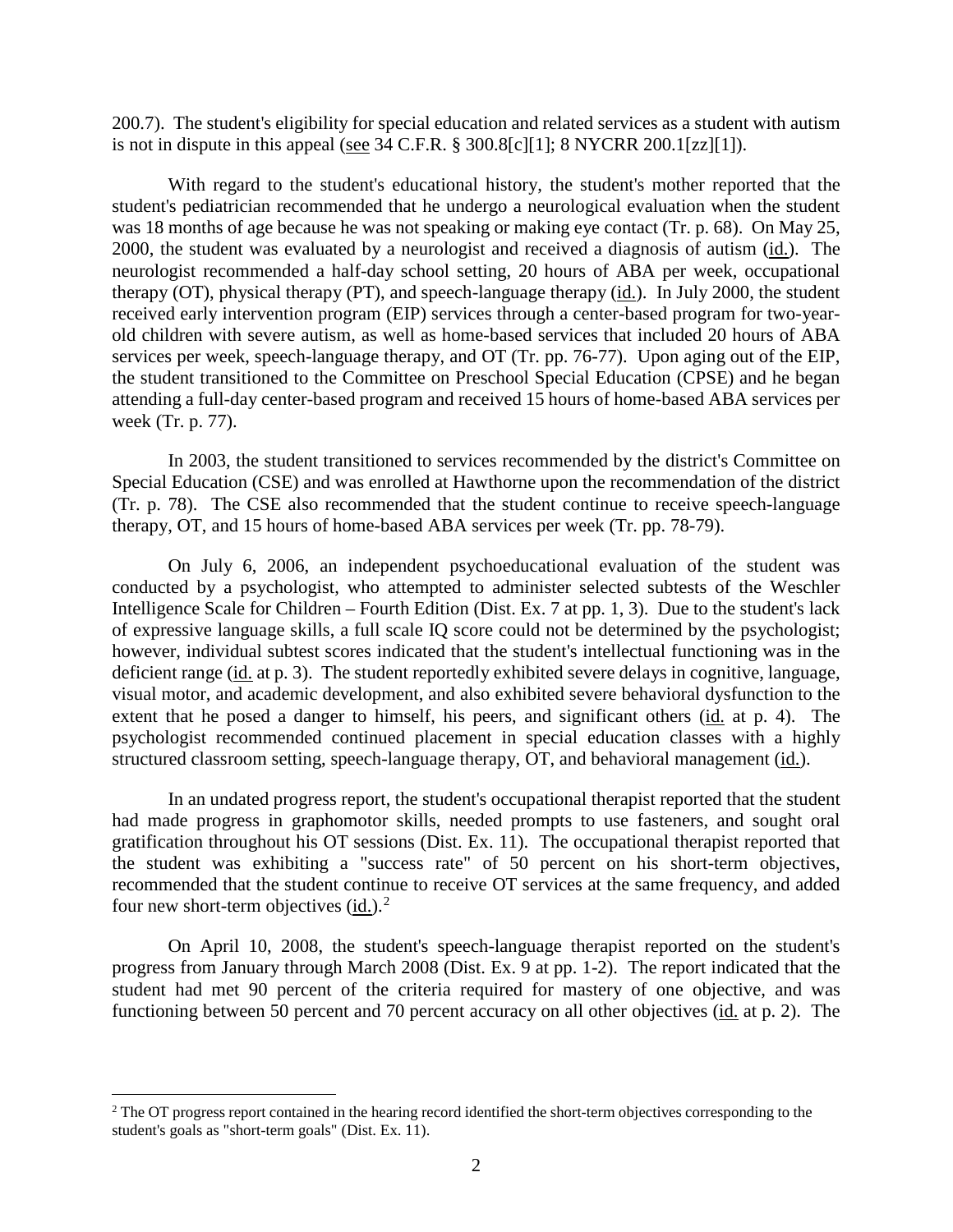speech-language therapist recommended that the student continue to receive speech-language services as mandated on his IEP in order to meet his communication needs (id.).

In a progress report dated April 10, 2008, the student's teacher noted that the student was doing well in all academic areas (Dist. Ex. 8 at p. 6). The report delineated domains being addressed in the classroom including communication skills, school self-sufficiency, academics/readiness, expanded community of reinforcers (social/emotional/leisure skills), and physical development (id. at pp. 1-8). The teacher reported that the student's progress was steady with a "low" rate of instructional trials per criterion and that the student mastered programs with a "relatively low" amount of instructional trials (id. at p. 6). She further reported that the student's aggressive behavior had increased and opined that this may have been a result of staff changes within the classroom (id.). The teacher described strategies used to decrease the student's aggression, including continued use of the student's behavior plan, increased verbal "mand" training, and implementation of a checklist schedule outlining work time and break times (id.).

In a progress report dated April 21, 2008, the student's physical therapist indicated that the student had achieved eight, and partially achieved three, out of his 14 short-term objectives (Dist. Ex. 10 at pp. 1-2). The physical therapist recommended that the student continue receiving his mandate of two 30-minute individual sessions of PT per week to further improve the student's motor planning and gross motor skills, balance and coordination including his gait pattern, and his proximal control and stability, to a more age appropriate level (id. at p. 2). The physical therapist further stated that PT was necessary to improve the student's upper and lower body muscle strength and flexibility, endurance and voluntary movement control, and provided thirteen new short-term objectives (id. at pp. 2-3).

The CSE convened on May 13, 2008 for the student's annual review and to develop the student's individualized education program (IEP) for the 2008-09 school year (Parent Ex. C at p. 1). The May 2008 CSE meeting was attended by a district representative who was also a regular education teacher, the student's special education teacher, the student's home-based ABA therapist, and the student's mother  $(id_i$  at p. 2).<sup>3</sup> The resultant IEP contained a recommendation to continue the student's placement at Hawthorne in a 12-month 6:1+2 classroom with a full-time crisis management paraprofessional and related services of OT, PT, and speech-language therapy (id. at pp. 1, 20). A behavior intervention plan (BIP) addressing the student's aggressive behaviors was also included in the May 2008 IEP (id. at p. 21). The May 2008 CSE did not recommend homebased ABA services.

On May 21, 2008, the parents, through their counsel, filed a due process complaint notice challenging the May 2008 IEP and seeking funding for 15 hours per week of ABA services (Parent Ex. A). However, as noted below, an amended due process complaint notice was filed following a subsequent CSE meeting (Dist. Ex. 3).

On June 16, 2008, the CSE reconvened by district request to address parental concerns (Dist. Ex. 6 at p. 1). The meeting was attended by a district school psychologist who also participated as the district representative, a district regular education teacher, a district speech-

<sup>&</sup>lt;sup>3</sup> The student's mother testified that the program coordinator at the student's school was present at the May 13, 2008 CSE meeting, although the IEP did not reflect that she had signed the attendance sheet (Tr. p. 85; see Parent Ex. C at p. 2).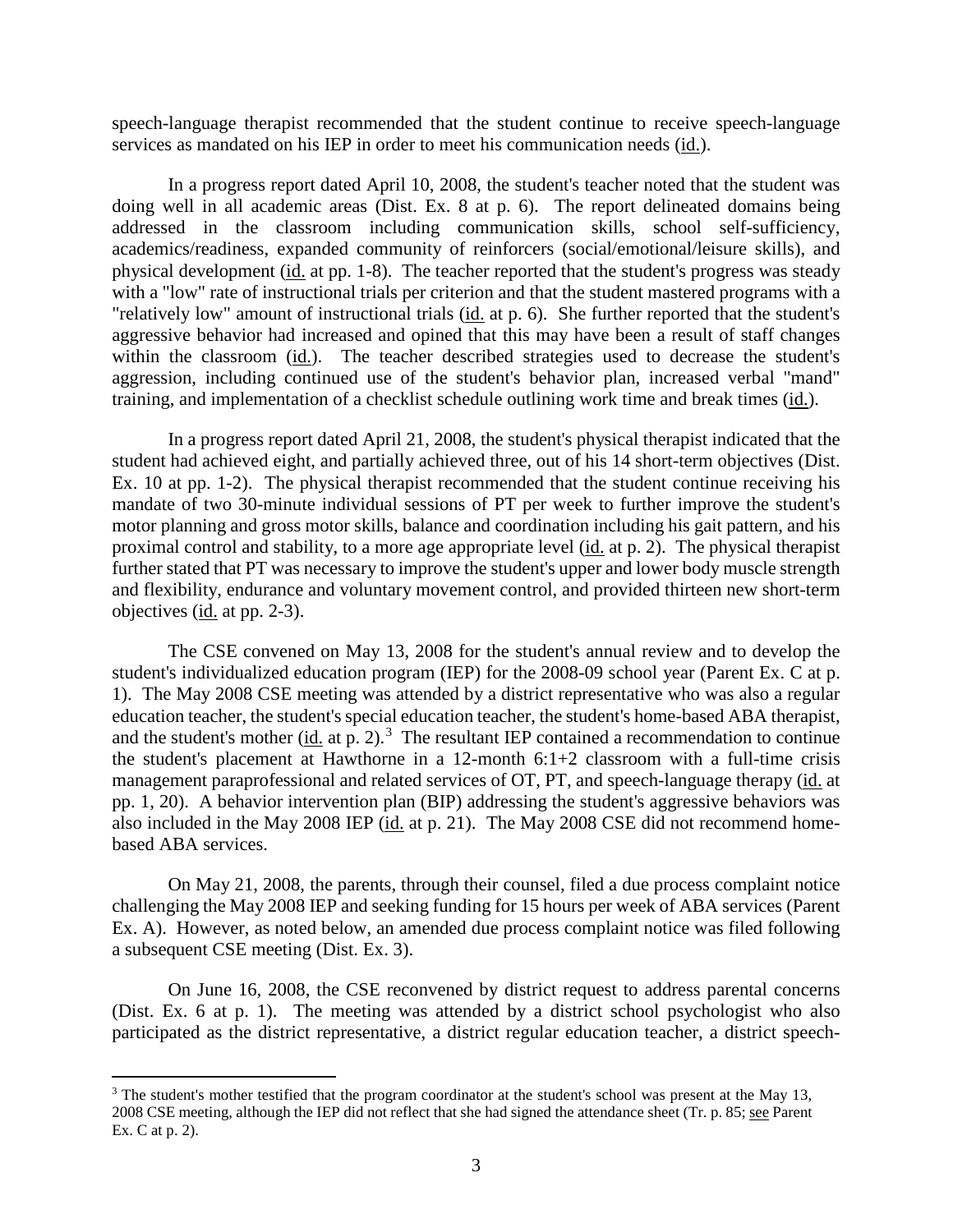language pathologist, an additional parent member, the student's special education teacher, the student's mother and the parents' counsel (Dist. Ex. 5 at p. 2). The resultant IEP indicated that there was no change in the CSE's recommended special education or related services as a result of the meeting (id.). The "other programs/services considered" portion of the June 2008 IEP indicated that the student's teacher reported that Hawthorne was meeting his needs during the school day and the student's mother reported that she was happy with the program at Hawthorne (id. at p. 17). The June 2008 IEP and CSE meeting minutes also reflected that the student's mother requested 15 hours of ABA services at home, that the team discussed what the ABA services were addressing in the home, and that the ABA services were "ruled out" because the team felt that the student's academic, social/emotional, fine and gross motor delays were being addressed within the school day (id. at p. 17; Dist. Ex. 6 at p. 2).

The parents, through their counsel, filed an amended due process complaint notice dated June 17, 2008, alleging that: (1) the student required home-based ABA services to generalize the skills he learned in school; (2) "all professionals who work with the student believe that he requires the additional [home-based] services;" (3) the district representative at the May 2008 CSE meeting indicated that he was "not authorized" to recommend home-based services for the student; and (4) the parents were informed at the June 2008 CSE meeting that home-based services could not be offered although "all members of the review team" recommended that the student required such services in order to derive educational benefit from his program (Dist. Ex. 2 at pp. 1-2). The parents also requested that the district continue to provide the student with 15 hours of home-based ABA services per week pursuant to the pendency provisions of State and federal law (id. at pp. 2-3).

In its response to the parents' due process complaint notice, the district described the optionsit considered at the June 2008 CSE meeting and its reasons for rejecting the parents' request for home-based ABA services (Dist. Ex. 3). The district also asserted that, if the impartial hearing officer determined that the student was offered a free appropriate public education (FAPE) for the 2008-09 school year, it would seek reimbursement for "all moneys issued during the pendency of the proceeding" (id. at p. 4).

An impartial hearing convened on June 25, 2008. In an interim order dated July 10, 2008, the impartial hearing officer determined that the student was entitled to 15 hours of home-based ABA services for the duration of the proceedings by virtue of pendency (IHO Ex. V at p. 5). The impartial hearing concluded on October 6, 2008. In a decision dated December 9, 2008, the impartial hearing officer described the student's background, the procedural history of the case, and the parties' positions with respect to the parents' claim for home-based ABA services (IHO Decision at pp. 2-5). The impartial hearing officer marshaled the evidence presented, including testimony by the district's psychologist, a program coordinator for Hawthorne, one of the student's home-based ABA service providers, the student's teacher at Hawthorne, and the student's mother (id. at pp. 5-11). The impartial hearing officer concluded that the district established that the recommended program was reasonably calculated to enable the student to receive educational benefits and that the district offered the student a FAPE (id. at pp. 12-15). With respect to the district's request for reimbursement for the cost of the home-based ABA services provided to the student pursuant to pendency, the impartial hearing officer denied the district's request, finding, among other things, that the stability and consistency purposes of the pendency provision would be undermined by requiring reimbursement (id. at p. 15).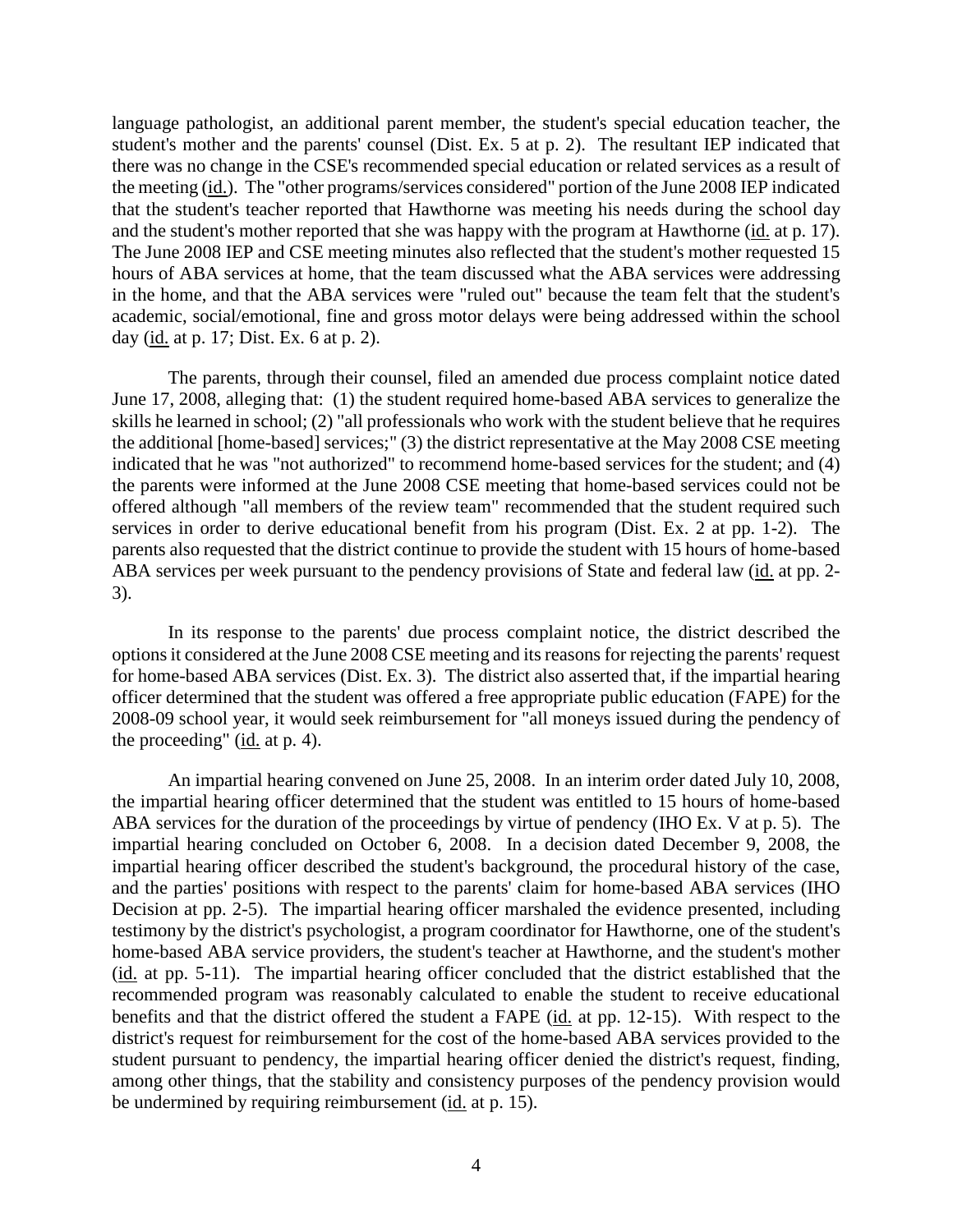The parents appeal, and assert that the impartial hearing officer erred in denying their claim for home-based ABA services. The parents allege that: (1) the CSE's determination not to recommend home-based ABA services was predetermined; (2) the CSE refused to listen to the parents; (3) the CSE did not have documentation to support the denial of home-based ABA services; (4) parent training and counseling was not provided by the district consistent with State regulations; (5) home-based ABA services were necessary to ensure the student's progress; (6) the staff at Hawthorne believes that the student needs the home-based ABA services; (7) the provision of 15 hours of home-based ABA services is appropriate for the student; (8) the impartial hearing officer acknowledged that the student needs support in the home; (9) the school program at Hawthorne and the home-based ABA program are "inextricably intertwined;" (10) the district's obligation to provide for generalization of skills from one learning environment to another is necessary under the Individuals with Disabilities Education Act (IDEA); (11) the student would not progress at school without the home-based ABA services; (12) the June 2008 IEP noted that the student does not make bowel movements during the day and this need cannot be met during the school day without the home-based ABA services; and (13) the student regresses without home-based ABA services.

In its answer, the district argues that the parents' procedural claims are waived because the parents' counsel stipulated at the impartial hearing that no procedural claims were being asserted. The district also contends that it properly considered input from the staff at Hawthorne and the parents and that the program at Hawthorne with related services and a crisis paraprofessional was appropriate for the student. The district further asserts that home-based ABA services are not required for the student to progress toward his IEP goals. Among other things, the district also asserts that the IDEA does not require the district to provide generalization of skills across settings.

In its cross-appeal, the district claims that the impartial hearing officer was correct in determining that the district offered a student a FAPE, but erred in failing to order the parents to reimburse the district for the cost of the home-based ABA services provided to the student during the 2008-09 school year in accordance with the pendency provisions. The parents answer the cross-appeal, alleging that the impartial hearing officer's decision should only be upheld insofar as it denied the district's request for reimbursement and arguing that the district is not entitled to such relief because it would undermine the purpose of the pendency provisions.

Two purposes of the IDEA (20 U.S.C. §§ 1400-1482) are (1) to ensure that students with disabilities have available to them a FAPE that emphasizes special education and related services designed to meet their unique needs and prepare them for further education, employment, and independent living; and (2) to ensure that the rights of students with disabilities and parents of such students are protected (20 U.S.C. § 1400[d][1][A]-[B]; see generally Bd. of Educ. v. Rowley, 458 U.S. 176, 206-07 [1982]).

A FAPE is offered to a student when (a) the board of education complies with the procedural requirements set forth in the IDEA, and (b) the IEP developed by its CSE through the IDEA's procedures is reasonably calculated to enable the student to receive educational benefits (Rowley, 458 U.S. at 206-07; Cerra v. Pawling Cent. Sch. Dist., 427 F.3d 186, 192 [2d Cir. 2005]). While school districts are required to comply with all IDEA procedures, not all procedural errors render an IEP legally inadequate under the IDEA (A.C. v. Bd. of Educ., 553 F.3d 165, 172 [2d Cir. 2009]; Grim v. Rhinebeck Cent. Sch. Dist., 346 F.3d 377, 381 [2d Cir. 2003]; Perricelli v. Carmel Cent. Sch. Dist., 2007 WL 465211, at \*10 [S.D.N.Y. Feb. 9, 2007]). Under the IDEA, if a procedural violation is alleged, an administrative officer may find that a student did not receive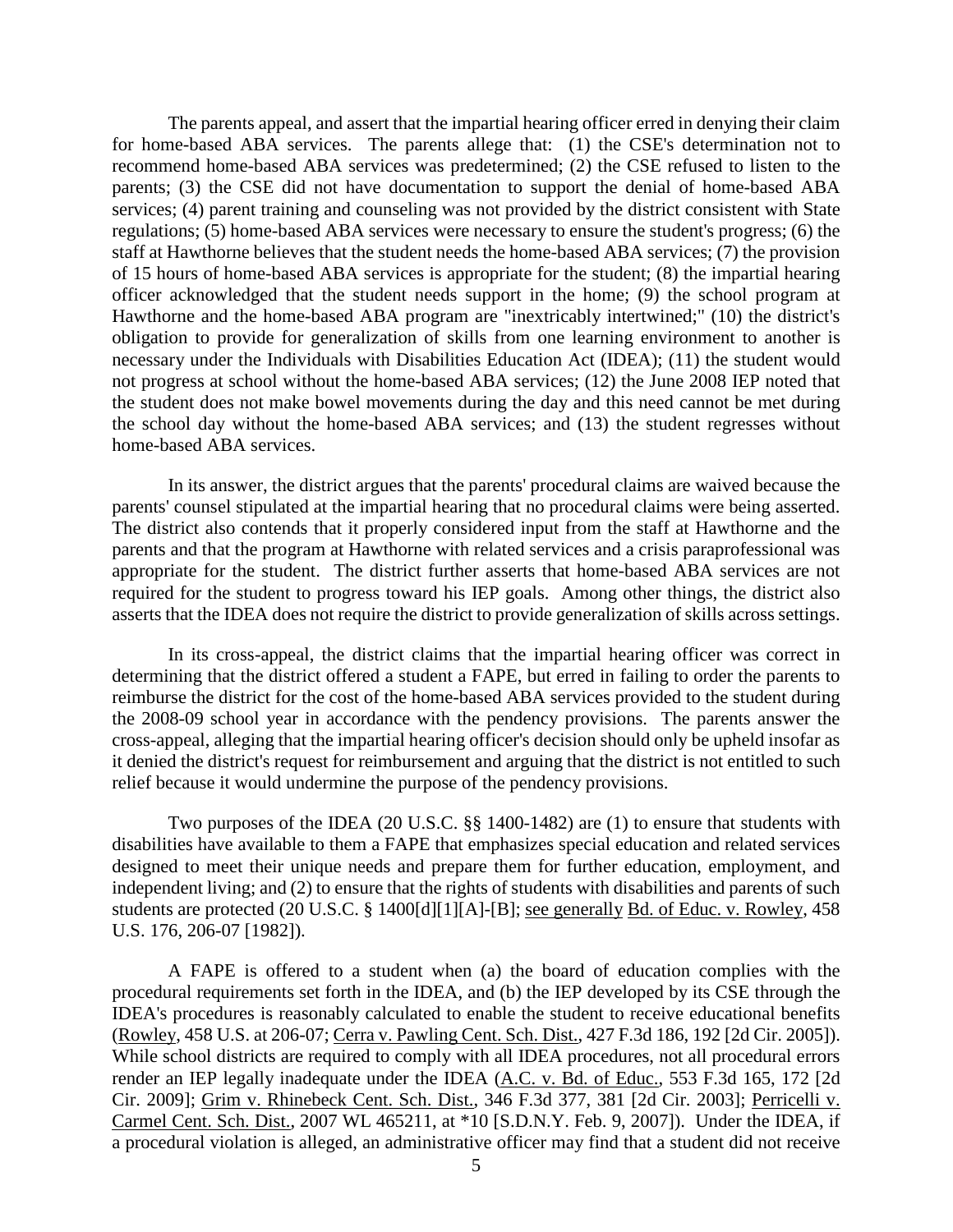a FAPE only if the procedural inadequacies (a) impeded the student's right to a FAPE, (b) significantly impeded the parents' opportunity to participate in the decision-making process regarding the provision of a FAPE to the student, or (c) caused a deprivation of educational benefits (20 U.S.C. § 1415[f][3][E][ii]; 34 C.F.R. § 300.513[a][2]; 8 NYCRR 200.5[j][4][ii]; E.H. v. Bd. of Educ., 2008 WL 3930028, at \*7 [N.D.N.Y. Aug. 21, 2008]; Matrejek v. Brewster Cent. Sch. Dist., 471 F. Supp. 2d 415, 419 [S.D.N.Y. 2007] aff'd, 2008 WL 3852180 [2d Cir. Aug. 19, 2008]).

The IDEA directs that, in general, an impartial hearing officer's decision must be made on substantive grounds based on a determination of whether the student received a FAPE (20 U.S.C. § 1415[f][3][E][i]). A school district offers a FAPE "by providing personalized instruction with sufficient support services to permit the child to benefit educationally from that instruction" (Rowley, 458 U.S. at 203). However, the "IDEA does not itself articulate any specific level of educational benefits that must be provided through an IEP" (Walczak v. Florida Union Free Sch. Dist., 142 F.3d 119, 130 [2d Cir. 1998]; see Rowley, 458 U.S. at 189). The statute ensures an "appropriate" education, "not one that provides everything that might be thought desirable by loving parents" (Walczak, 142 F.3d at 132, quoting Tucker v. Bay Shore Union Free Sch. Dist., 873 F.2d 563, 567 [2d Cir. 1989] [citations omitted]; see Grim, 346 F.3d at 379). Additionally, school districts are not required to "maximize" the potential of students with disabilities (Rowley, 458 U.S. at 189, 199; Grim, 346 F.3d at 379; Walczak, 142 F.3d at 132). Nonetheless, a school district must provide "an IEP that is 'likely to produce progress, not regression,' and . . . affords the student with an opportunity greater than mere 'trivial advancement'" (Cerra, 427 F.3d at 195, quoting Walczak, 142 F.3d at 130 [citations omitted]; see Perricelli, 2007 WL 465211, at \*15). The IEP must be "reasonably calculated to provide some 'meaningful' benefit" (Mrs. B. v. Milford Bd. of Educ., 103 F.3d 1114, 1120 [2d Cir. 1997]; see Rowley, 458 U.S. at 192). The student's recommended program must also be provided in the least restrictive environment (LRE) (20 U.S.C. § 1412[a][5][A]; 34 C.F.R. §§ 300.114[a][2][i], 300.116[a][2]; 8 NYCRR 200.1[cc], 200.6[a][1]; see P. v. Newington Bd. of Educ., 546 F.3d 111, 114 [2d Cir. 2008]; Gagliardo v. Arlington Cent. Sch. Dist., 489 F.3d 105, 108 [2d Cir. 2007]; Walczak, 142 F.3d at 132; Patskin v. Bd. of Educ., 583 F. Supp. 2d 422, 428 [W.D.N.Y. 2008]).

An appropriate educational program begins with an IEP that accurately reflects the results of evaluations to identify the student's needs (34 C.F.R. § 300.320[a][1]; 8 NYCRR 200.4[d][2][i]), establishes annual goals related to those needs (34 C.F.R. § 300.320[a][2]; 8 NYCRR 200.4[d][2][iii]), and provides for the use of appropriate special education services (34 C.F.R. § 300.320[a][4]; 8 NYCRR 200.4[d][2][v]; see Application of the Dep't of Educ., Appeal No. 07-018; Application of a Child with a Disability, Appeal No. 06-059; Application of the Dep't of Educ., Appeal No. 06-029; Application of a Child with a Disability, Appeal No. 04-046; Application of a Child with a Disability, Appeal No. 02-014; Application of a Child with a Disability, Appeal No. 01-095; Application of a Child Suspected of Having a Disability, Appeal No. 93-9). Subsequent to its development, an IEP must be properly implemented (8 NYCRR 200.4[e][7]; Application of a Child with a Disability, Appeal No. 08-087).

The New York State Legislature amended the Education Law to place the burden of production and persuasion upon the school district during an impartial hearing, except that a parent seeking tuition reimbursement for a unilateral placement has the burden of production and persuasion regarding the appropriateness of such placement (Educ. Law § 4404[1][c], as amended by Ch. 583 of the Laws of 2007). The amended statute took effect for impartial hearings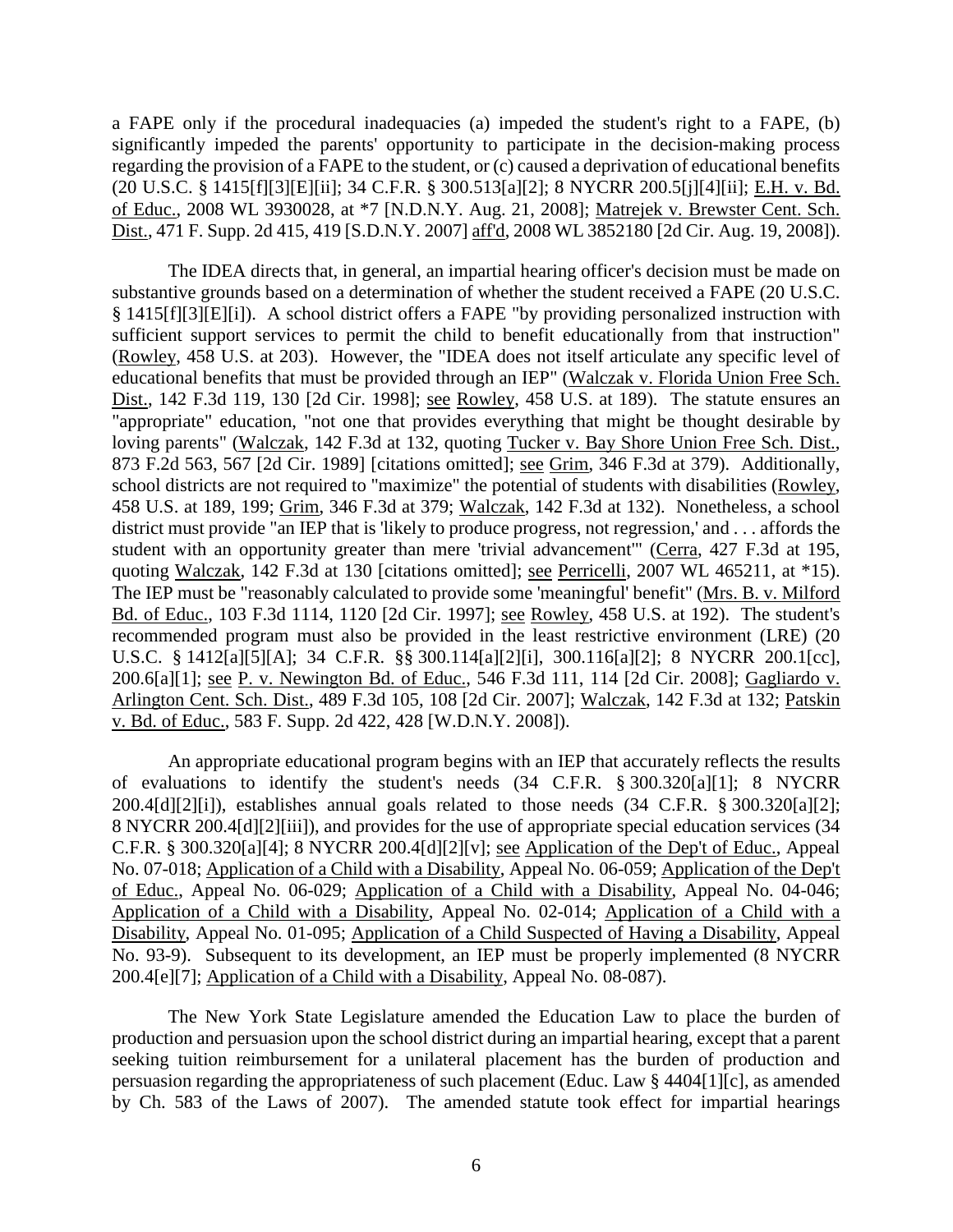commenced on or after October 14, 2007; therefore, it applies to the instant case (see Application of the Bd. of Educ., Appeal No. 08-016).

At the outset, the parties' dispute with regard to the parents' procedural claims and claim regarding the provision of parent training and counseling must be addressed. I note that these claims were not raised in either the parents' due process complaint notice or amended due process complaint notice (Dist. Ex. 2; Parent Ex. A). Furthermore, as noted by the impartial hearing officer in her decision, the parents' counsel expressly stipulated in the hearing record that the only issue to be decided on the merits at the impartial hearing was the parents' claim that the district should have provided the student with 15 hours of home-based ABA services (Tr. pp. 324-25; IHO Decision at p. 12).<sup>4</sup> Consequently, I find that the parents' procedural claims and allegations regarding the provision of parent training and counseling are not properly before me as they were not identified in the parents' due process complaint notice, are raised for the first time on appeal, and are thus beyond the scope of review (see A.B. v. San Francisco Unified Sch. Dist., 2008 WL 4773417, at \*9 [N.D. Cal. Oct. 30, 2008]; Saki v. Hawaii, 2008 WL 1912442, at \*6-\*7 [D. Hawaii April 30, 2008]; Application of a Student with a Disability, Appeal No. 08-158; Application of a Student Suspected of Having a Disability, Appeal No. 08-100; Application of the Bd. of Educ., Appeal No. 08-026; Application of a Student with a Disability, Appeal No. 08-020; Application of the Dep't of Educ., Appeal No. 08-009; Application of a Child with a Disability, Appeal No. 07-122; Application of a Child with a Disability, Appeal No. 07-072; Application of a Child with a Disability, Appeal No. 07-051; Application of a Child with a Disability, Appeal No. 06-139).

Turning next to the parents' claim that the district should have provided the student with 15 hours of home-based ABA services in addition to the educational program and services recommended in the student's June 2008 IEP, after carefully reviewing the entire hearing record, I find that the impartial hearing officer, in a thorough and well-supported 16-page decision, correctly determined that the district's recommended program and placement for the 2008-09 school year was reasonably calculated to confer educational benefits to the student and thus, offered the student a FAPE in the LRE (IHO Decision at pp. 11-15). I further agree with the impartial hearing officer that the district was not required to offer the student home-based ABA services in addition to the educational program and related services recommended in the student's June 2008 IEP (see Student X v. New York City Dep't of Educ., 2008 WL 4890440, at \*17-\*18 [E.D.N.Y. Oct. 30, 2008]). The impartial hearing officer appropriately determined that the student was offered a FAPE in the LRE, and that the recommended special education programs and services were reasonably calculated to confer educational benefits (IHO Decision at pp. 11-15). Accordingly, I will dismiss the parents' claim that the district failed to offer the student a FAPE.

Turning next to the parties' arguments with regard to reimbursement of the district for the cost of the student's home-based ABA services provided under pendency for the 2008-09 school year, I also agree with the impartial hearing officer's conclusion that the district's request should be denied (IHO Decision at p. 15). In addition to the analysis set forth by the impartial hearing officer, it is well established that the IDEA and the New York State Education Law require that a student remain in his or her then current educational placement, unless the student's parents and the district otherwise agree, during the pendency of any proceedings relating to the identification, evaluation, or placement of the student (20 U.S.C. § 1415[j]; Educ. Law §§ 4404[4], 4410[7][c];

 <sup>4</sup> The impartial hearing officer determined that allegations of a procedural violation raised in the parents' closing brief had been waived pursuant to the parties' stipulation (IHO Decision at p. 12).